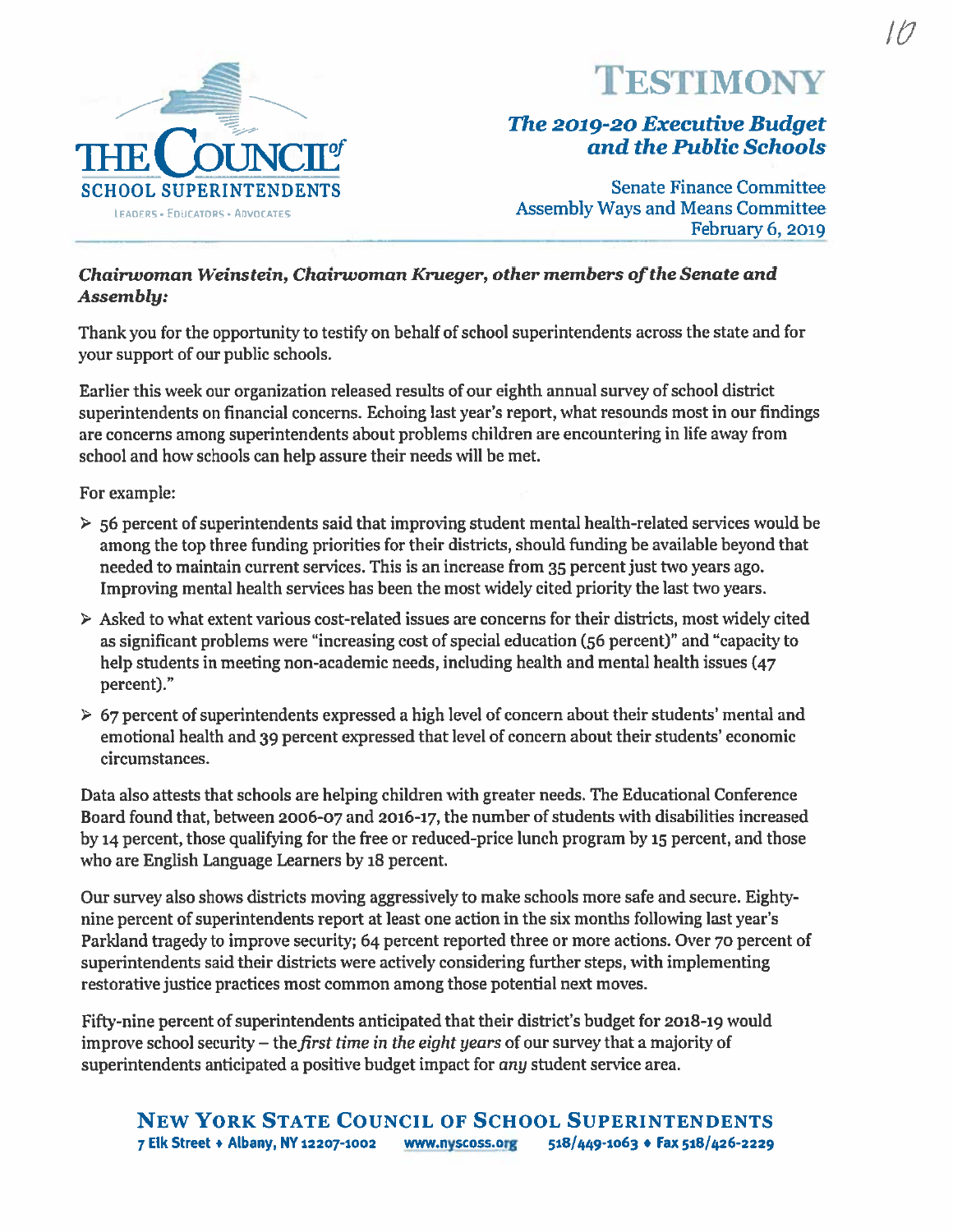

Superintendents say their schools are doing things they did not contemplate would become widely necessary io years ago. The increased efforts to address student and family well-being and school security are examples.

On traditional financial questions, our results are similar those of last year and the year before: 65 percent of superintendents reported no change in their district's financial condition, 16 percent reported improvement, and <sup>19</sup> worsening. <sup>A</sup> cause for concern: the share of superintendents seeing improved financial prospects peaked in 2016, at <sup>31</sup> percent.

MI this sets our backdrop for assessing the financial circumstances of our public school systems and the potential of the Executive Budget to deliver essential help.

### A Financial Sustainability Agenda for New York's Public Schools

New York's public schools need an agenda for greater financial sustainability. It should start with <sup>a</sup> commitment to phase-in and update the Foundation Aid formula.

Even if we set aside arguments over what is or isn't required of the state by the Campaign for Fiscal Equity decisions, the formula was <sup>a</sup> good idea. It generally drove the greatest aid to the neediest districts and it still does. It used factors that could be understood and debated, making funding decisions more transparent and accountable. It promised all districts greater predictability in aid going forward. Schools in other states have this, and ours once did as well.

But merely <sup>p</sup>hasing in the formula that was first enacted in <sup>2007</sup> is not enough. So much has changed in <sup>12</sup> years. Student needs have grown and we did not have <sup>a</sup> property tax cap when Foundation Aid was first enacted, for example.

Second, the property tax cap should not be made permanent without changes.

It is imperative that <sup>a</sup> tax cap exclusion for the local share of BOCES capital costs be provided. This would create consistency with the local share of school district capital costs — those may be excluded now. Both houses of the legislature have agreed with this position, by passing bills to permit the exclusion in the last two sessions.

Also, school districts and municipalities should be allowed to realize additional revenue outside the cap from tax base additions which generate payments in lieu of taxes — PILOTS —just as they now can with additions which generate property taxes.

These are not major changes to the cap, they would be commonsense adjustments, assuring similar treatment for similar considerations, two forms of capital expense and two forms of tax base growth.

Going further, we would recommend that the starting point for the cap be made <sup>2</sup> percent, rather than the current lesser of <sup>2</sup> percen<sup>t</sup> or inflation. It is widely understood to be <sup>a</sup> "2 percen<sup>t</sup> cap" now and major economic forecasts project that inflation will exceed that level for the next few years. This should be coupled with <sup>a</sup> more workable carryover provision, giving districts an incentive to hold tax increases below <sup>2</sup> percen<sup>t</sup> when they can, to have savings they might use in more challenging years. When our tax cap was enacted, Massachusetts' version was cited as <sup>a</sup> model; its version uses <sup>a</sup> fixed cap of 2.5 percent.

Next, in our sustainability agenda, we ask that schools be allowed to set up reserve funds for their future Teachers Retirement System obligations. Local governments can set aside funds for future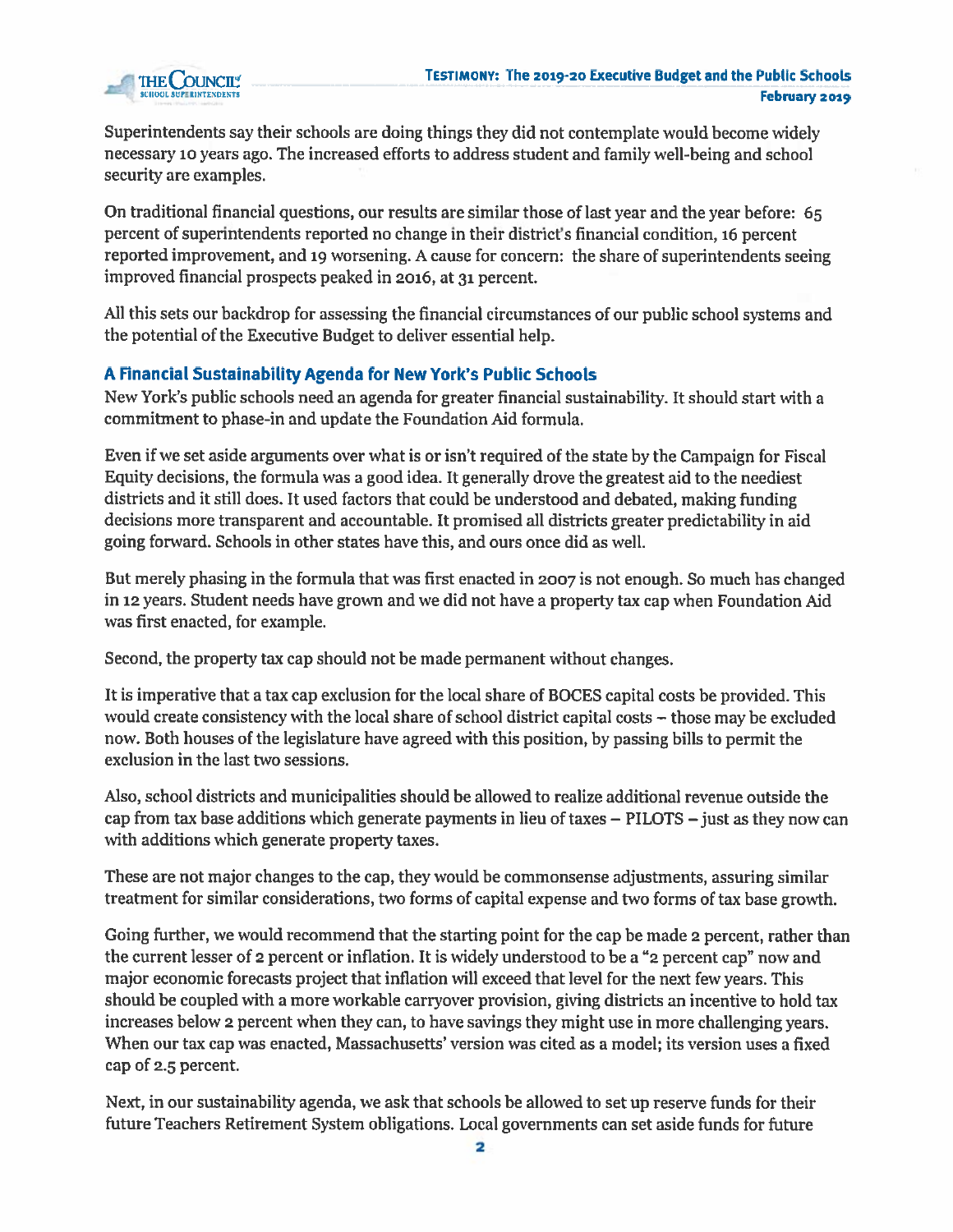

pension obligations on behalf of all their employees. Schools can do so only for the <sup>20</sup> percen<sup>t</sup> of workers covered by the Employees Retirement System, not the certified educators covered by the Teachers Retirement System. We suppor<sup>t</sup> <sup>a</sup> bill proposed by TRS itself which would authorize the reserve and set limits on the amounts districts could pu<sup>t</sup> into the reserve, both annually and in total.

The tax cap has forced <sup>a</sup> change in how school leaders must think about reserves. They remain one tool for exerting some control over future finances, but no district is going to attempt <sup>a</sup> tax cap over ride just to build up reserves.

Last in our sustainability agenda, we offer ideas for how the state could help schools manage costs and gain more impact from existing resources. Some of these are included at the end of this testimony.

We are not expecting movement on major mandates. But while it is often noted that New York leads the nation in per pupil spending, seldom is there consideration of why that is so. There are multiple reasons. We are high cost in many things, not just education. We make <sup>a</sup> stronger effort than most states to fund our pension obligations. We have public schools which offer opportunities unmatched anywhere else — for example, we perennially account for between <sup>a</sup> quarter and <sup>a</sup> third of Regeneron Science Talent Search Scholars nationwide. We also have some rules which no other state has, and those drive up our costs.

If we are not going to change our rules, then we have to fund our rules. That brings us back to Foundation Aid.

## Foundation Aid

The proposed budget would increase Foundation Aid by \$338 million, or 1.9 percent. At that rate, it would take more than <sup>10</sup> years to fully phase-in the permanen<sup>t</sup> law formula.

A fifth of the state's school districts would remain more than <sup>25</sup> percen<sup>t</sup> below their full phase-in amounts. Their increases would average less than <sup>1</sup> percen<sup>t</sup> and they are predominantly average wealth or below. On average, 37 percent of their students are poor enough to qualify for free or reduced-price lunches.

A quarter of the state's school districts would receive only <sup>a</sup> 0.25 percen<sup>t</sup> increase, the minimum prescribed by the proposed formula. About half these districts are deemed to be "average need" by the State Education Department's classifications.

The proposed formula includes <sup>a</sup> \$50 million increase in the set-aside for Community Schools activities. Excluding New York City, districts affected by the increased set-asides would be left with the equivalent of <sup>a</sup> 1.4 percen<sup>t</sup> increase in unrestricted operating aid, on average.

## Services Aid

Starting in 2020-21, the budget would fold 11 current aid categories, including BOCES and Transportation Aid, into <sup>a</sup> new "Services Aid." Districts would ge<sup>t</sup> what they received from the sum of the 11 categories in the prior year, plus a factor based on inflation and increases or decreases in students.

The proposal would not take effect until the year after next, but we can model its potential impact. We calculate that if it were to go into effect next year, for example, some districts could gain, but on balance, districts would lose \$29 million compared to current law formulas.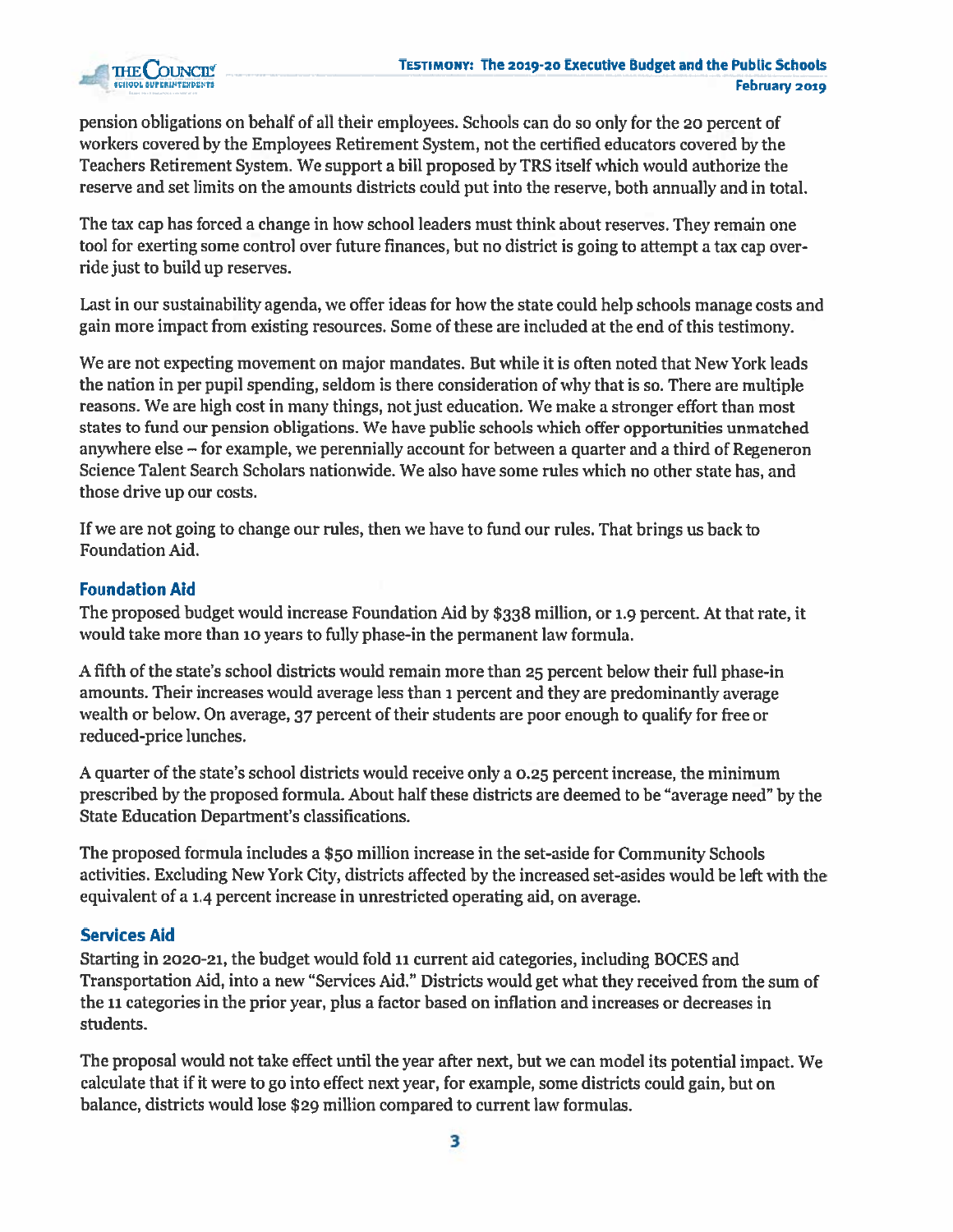

With lower inflation, more districts would lose more. To <sup>g</sup>ive another example, if in <sup>p</sup>lace in 2016-17, when the inflation factor would have been 0.12 percent, we calculate the net loss to districts could have been \$70 million.

Also, the growth factor would not help districts with exceptional costs beyond their control. For example, new federal licensing requirements and increases in the minimum wage have driven up pupil transportation costs, as could <sup>a</sup> future spike in fuel costs or just <sup>a</sup> few students attending charter schools or out-of-district special education programs, prescribed by <sup>a</sup> student's particular needs.

We are especially concerned about the damage the proposa<sup>l</sup> could inflict upon BOCES, which many poor districts rely upon to give their schoolchildren opportunities they could not offer on their own. For a typical high need rural district, a 2 percent property tax increase raises only about \$100,000 in revenue, making them excruciatingly vulnerable to changes in state aid.

Again, looking at the implications of the proposa<sup>l</sup> if implemented for the coming year, the loss among high need rural school districts would exceed half what the districts would gain under the Executive Budget Foundation Aid proposal. For average need districts as <sup>a</sup> group, the loss would nearly wipe out their gains from the Foundation Aid increase.

## Building Aid

The budget proposes changes to Building Aid for projects gaining local approval on or after July i, 2019. While prospective, the proposa<sup>l</sup> could derail current projects well along in <sup>p</sup>lanning. Also, we note that while Building Aid is projected to increase by over 9 percent next year, Building Aid for this year is down by \$165 million from the estimates of last January. Accordingly, we doubt that the full 9 percen<sup>t</sup> increase will materialize.

#### Substituting <sup>a</sup> State Formula for Local judgment in School Funding

The Governor proposes to inject state control over how funds are allocated among schools. A clumsy mathematical formula would supersede educational judgment. Eventually, any district with two or more schools at any level (elementary, middle or high school) could be affected. If <sup>a</sup> district has <sup>a</sup> school deemed high need and underfunded relative to its other schools, it would be required to devote to leveling up expenditures <sup>a</sup> sum equal to at least io percen<sup>t</sup> of its Foundation Aid increase times the number of identified schools up to <sup>a</sup> cap.

What is wrong with this? First, not every disparity is an inequity. Differences in average years of experience among teachers will be <sup>a</sup> major driver of cost differences. We should expec<sup>t</sup> that <sup>a</sup> school where teachers have an average of <sup>17</sup> years' experience will have higher per pupil spending than one where experience averages <sup>12</sup> years, for example. Teacher <sup>p</sup>lacements are often fixed by collective bargaining agreements. Districts may not be able to make unilateral assignment shifts, even if they wish, even if indicated by state formulas.

Building size can also affect per pupil costs — <sup>a</sup> school with three sections per grade will generally cost more than one with six sections. <sup>A</sup> few children with expensive special needs can drive large overall cost differences, as well,

Also, school spending isn't like water  $-\,$  one glass is a bit low, so pour a little more water in that one. Most school spending is for personnel. If the state formula tells <sup>a</sup> district to spend \$40,000 more in <sup>a</sup>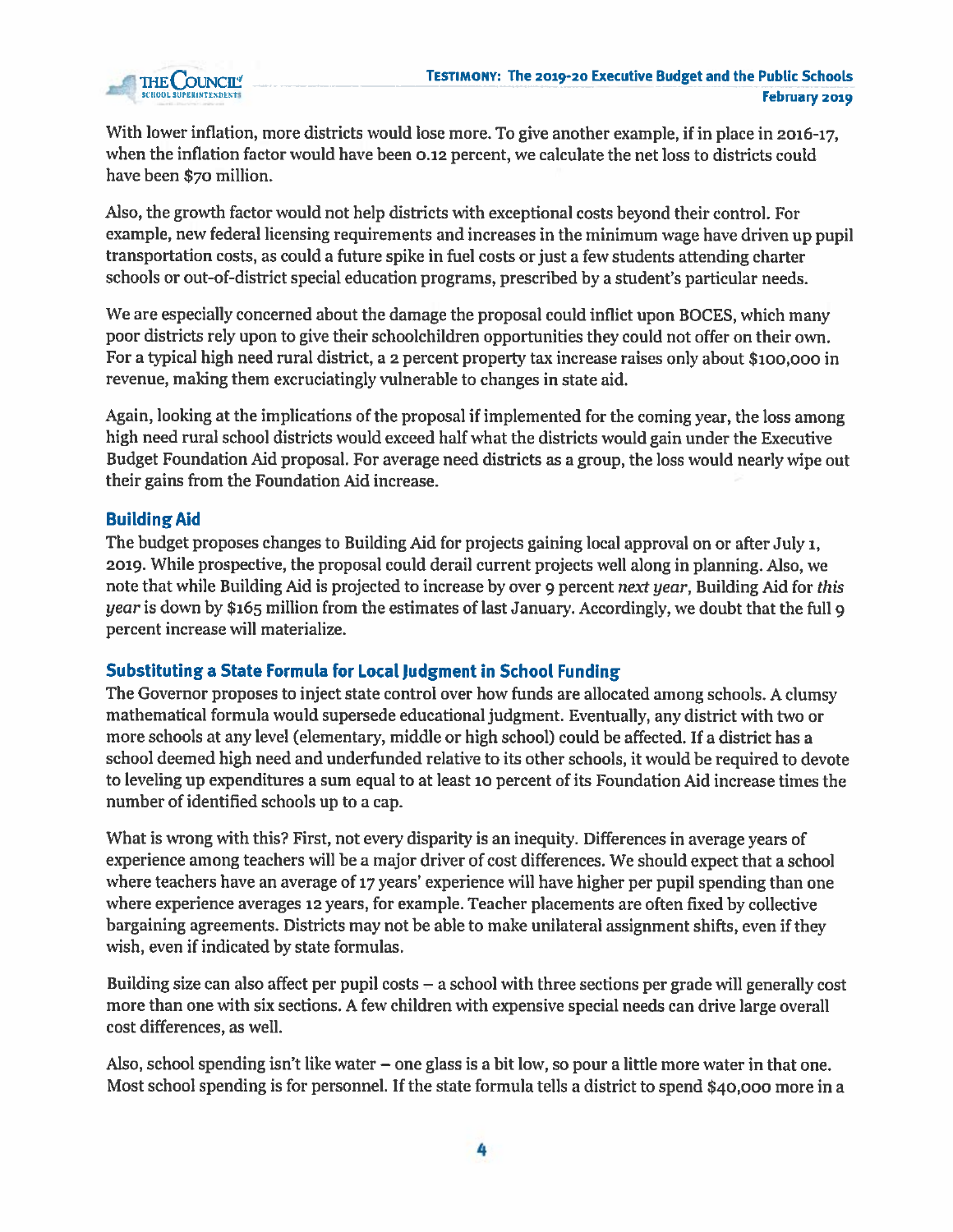

school, does it hire half <sup>a</sup> teacher? Does it arrange to have <sup>a</sup> social worker spend more time there and less in other schools? Or should it buy more computers and library books just to hit its target?

We foresee the proposal forcing reallocations merely to comply with the state's directives. As one of our members said, "Compliance does not promote innovation, it does not enable excellence." After our collective misadventures with Annual Professional Performance Reviews, the last thing we should embark upon now is another round of empty compliance exercises.

The allocation reporting now required by state and federal law will illuminate local school spending decisions. Where actual inequities are brought to light, that should spark discussions at the local level and that is where these funding decisions should be made.

Finally, if you have <sup>a</sup> concern with how one of your districts allocates funds among its schools, please, ask the superintendent or school board to explain the issues. Don't rely on <sup>a</sup> clumsy state formula that is unlikely to satisfy anyone and may only create more aggrieved parents and taxpayers.

## STAR Restructuring

The proposed budget seeks to accelerate the shift in the STAR property tax relief program from exemptions which directly reduce school tax bills to <sup>a</sup> credit program which requires homeowners to pay their full tax bill, then wait for <sup>a</sup> credit check from the state. The proposal would cap growth in STAR benefits under the exemption program while allowing them to grow by up to <sup>2</sup> percen<sup>t</sup> per year It would also reduce the income eligibility cut-off for the basic exemption program from \$500,000 to \$250,000 while maintaining the higher threshold for the credit program. The effect of these proposals would be to pressure more current beneficiaries to move from exemptions to credits.

There is already alarm among school district leaders about how the new \$io,ooo federal cap on tax deductions will affect state finances and voter sentiments about school budgets. Statewide, <sup>32</sup> percen<sup>t</sup> of superintendents identified the SALT cap as among the issues that cause concern in thinking about their district's financial outlook, with much higher rates in downstate regions: <sup>72</sup> percen<sup>t</sup> in the Lower Hudson Valley, 57 percen<sup>t</sup> on Long Island, and <sup>50</sup> percen<sup>t</sup> in the Mid-Hudson Valley. We recommend rejecting this proposal at this time.

## Other Executive Initiatives

<sup>&</sup>gt; College and Career Readiness: We commend the emphasis the Governor's budget places on promoting college and career readiness. We suppor<sup>t</sup> increasing funding to assure more low-income students can participate in Advanced Placement and International Baccalaureate classes and to enable more school districts to offer these classes. They give students <sup>a</sup> head start in college, both in credits earned and preparation for the work expected. We also suppor<sup>t</sup> proposals to increase funding for Early College High Schools.

These actions should be coupled with increasing BOCES and Special Services Aid funding for career technical education and assuring that high school students may take dual enrollment courses offered by State University community colleges tuition-free.

<sup>&</sup>gt; Student Mental Health Services: We also suppor<sup>t</sup> the Governor's proposals to increase funding for student mental health services. As we have noted, concern over this aspec<sup>t</sup> of student well-being is nearly universal — our survey found 96 percen<sup>t</sup> of superintendents share either <sup>a</sup> high or moderate level of concern about their students' mental and emotional health. More attention to this issue is required.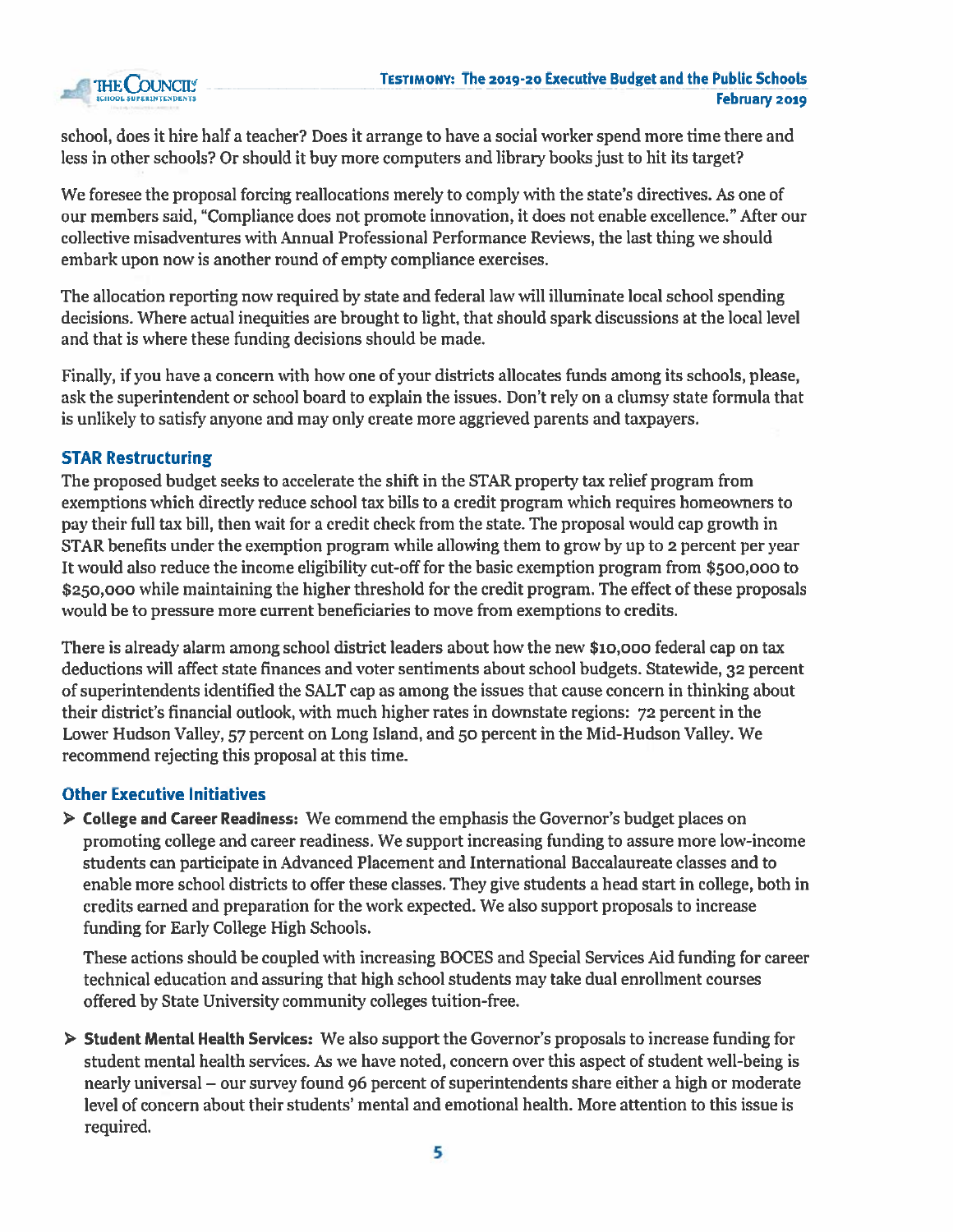

- <sup>&</sup>gt; Expanding Teacher Diversity: We suppor<sup>t</sup> the Governor's "We Teach" proposa<sup>l</sup> aimed at increasing the number of teachers of color working in our schools. Our organization has established <sup>a</sup> Commission on Diversity and Inclusivity with the dual objectives of expanding diversity among superintendents and supporting schools to educate more diverse student populations and prepare all students to live in the diverse society they will enter upon leaving school.
- $\triangleright$  Student Discipline/Restorative Justice: We support the Governor's proposal to provide \$3 million to assist schools in implementing restorative justice practices as alternatives to suspensions and expulsions in student discipline. But we would oppose legislation to which would seek to impose <sup>a</sup> "one size fits all" regimen upon all districts. Effective implementation of restorative justice practices involves changing school culture and is best done by local initiative.
- <sup>&</sup>gt; School Traffic Safety Initiatives: We suppor<sup>t</sup> the Governor's proposals to authorize districts to install stop arm cameras on school buses to deter passing stopped buses and to restore authority to install speed cameras in school zones.
- $\triangleright$  School Aid Growth Cap: Since 2011, the state has had in statute caps on growth in spending for its two largest expenditures: Medicaid has been capped based on <sup>a</sup> 10-year average of <sup>a</sup> medical cost index, while School Aid has been capped based on year to year change in statewide personal income.

We oppose the cap in principle and are grateful that your budgets have nearly always exceeded the cap, as have some executive proposals. But we agree, if there is to be <sup>a</sup> cap, <sup>a</sup> multi-year average would provide more predictability for the state and schools. This year, the cap calculation would allow for <sup>a</sup> 6.i percen<sup>t</sup> aid increase, rather than the 3.6 percen<sup>t</sup> increase the state financial plan had been projecting and which the Executive Budget would provide. But in most recent years, the final annual cap calculation has come in below earlier estimates.

#### Other Priorities

<sup>&</sup>gt; Teacher Retirement System Reserve Fund: A.7353/S.4563 of <sup>2018</sup> would have authorized school districts to establish <sup>a</sup> reserve fund for Teachers' Retirement System (TRS) costs. Schools may only establish reserve funds for costs associated with employees that are members of the State and Local Employees Retirement System (ERS), however they comprise approximately <sup>20</sup> percen<sup>t</sup> of school employees.

The bill is also restrictive, with both annual and total caps on how much may be contributed to the reserve. The TRS employer contribution rate for 2019-20 payroll is estimated to decrease and will save schools outside of New York City \$300 million. Now is the perfect time to enact this reserve fund so schools can use some of those savings to budget for <sup>a</sup> near certain rate increase in the following school year. If enacted during the budget, schools could use this reserve when planning their 2019-20 school year budgets.

<sup>&</sup>gt; District Superintendent Salary Cap: A.2112/S.32o3 of <sup>2018</sup> would have increased the allowable salary for <sup>a</sup> District Superintendent of <sup>a</sup> Board of Cooperative Education Services. Unfortunately, the bill was vetoed.

The salary limitations have not been altered since 2002. This fact has harmed recruitment and retention. Component superintendents, the State Education Department, and local business leaders involved in economic development crave stability and quality for these critical leaders. The current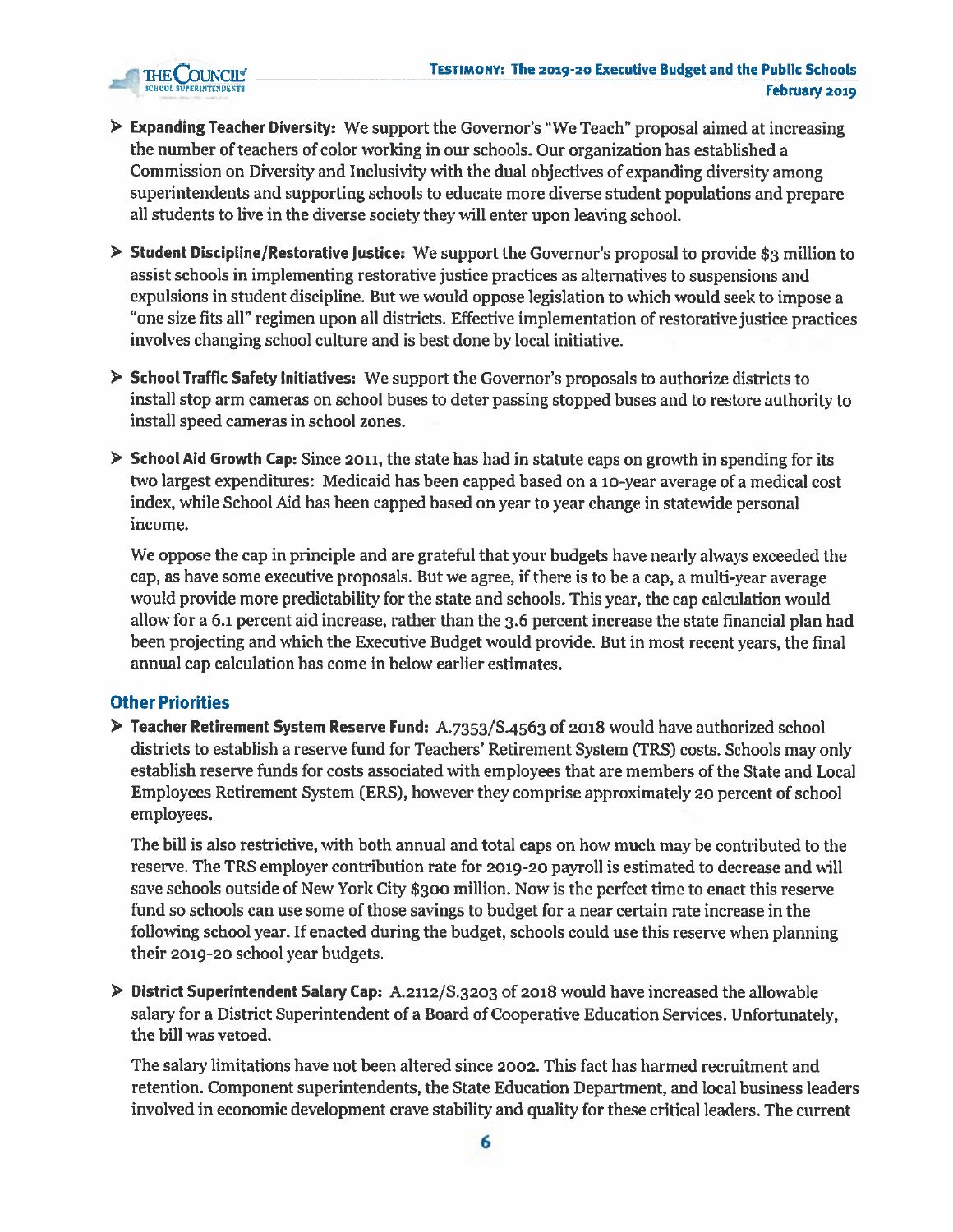

salary limitations are not enoug<sup>h</sup> to ensure BOCES are able to retain high quality District Superintendents and recruit new ones when turnover occurs.

Because the Governor's veto message indicated the bill was vetoed because it is <sup>a</sup> budget issue, we urge the Legislature to seek to address it in the budget. However, we disagree with the characterization of the bill as having any impact on the state budget. BOCES employee salaries are not aidable above the \$30,000 aidable salary limit which District Superintendent salaries exceed now. Where <sup>a</sup> BOCES does agree to increase <sup>a</sup> District Superintendent's salary, there will be local cost increases, but those costs are no different than when <sup>a</sup> school district agrees to <sup>a</sup> new contract with any collective bargaining unit. Nonetheless, we will suppor<sup>t</sup> including in <sup>a</sup> cap adjustment <sup>a</sup> provision stating that no increase in state costs shall result from District Superintendent salary increases above the current cap.

Forgiveness for Late Final Cost Reports: Last year the Executive once again vetoed numerous bills that would have provided building aid forgiveness for numerous school districts that made the minor mistake of filing their final cost repor<sup>t</sup> late. These mistakes have cost these districts and taxpayers millions.

It is time for this issue to be finally resolved and provide total building aid forgiveness for every district with <sup>a</sup> building aid penalty imposed because of <sup>a</sup> late filing of <sup>a</sup> final cost report. These penalties have betrayed current students and taxpayers that approve<sup>d</sup> capital projects with an understanding their districts would receive <sup>a</sup> certain amount of aid.

The educational futures of current students should not be harmed because of the mistakes of adults years ago. The Legislature and Executive have appropriately taken steps to minimize these penalties and change the law so that these issues don't arise in the future. However, complete building aid forgiveness is necessary to remedy this situation.

<sup>&</sup>gt; Increase Capital Outlay Limit: Once per year, school districts are authorized to complete capital construction projects that are under Sioo,00o and receive Building Aid for those costs the following school year by using what are known as "capital outlays." However, this limit has not been increased since the law was enacted in 2002. A.3231/S.3970 of <sup>2018</sup> would have increase the capital outlay limit to \$250,000.

Under current law, most school district construction costs are reimbursed using "assumed amortization rates" — even if <sup>a</sup> district pays cash for <sup>a</sup> project or pays off debt service early, state Building Aid is paid as though project debt service is being paid off over periods of 15, 20 or 30 years for reconstruction, building additions, or new construction, respectively. This permits the state to sprea<sup>d</sup> out its payments but means that reimbursement to districts may not occur until years after costs were incurred. This financing structure can lead districts to delay making small but important facility improvements, including those aimed at improving security.

Raising this limit would permit the state to avoid interest costs and enable districts to receive prompter state reimbursement. An increase would also recognize the fact that costs have increased since the limit was set. Also, districts commonly use this mechanism to fund advances in technology and these have been accelerating.

<sup>&</sup>gt; Retired Police Officers as School Security Personnel: In our annual survey, we found that nearly three-quarters of school districts have some arrangemen<sup>t</sup> for professional security personne<sup>l</sup> in their schools and over half have at least part-time coverage for all their schools. But small, poor,